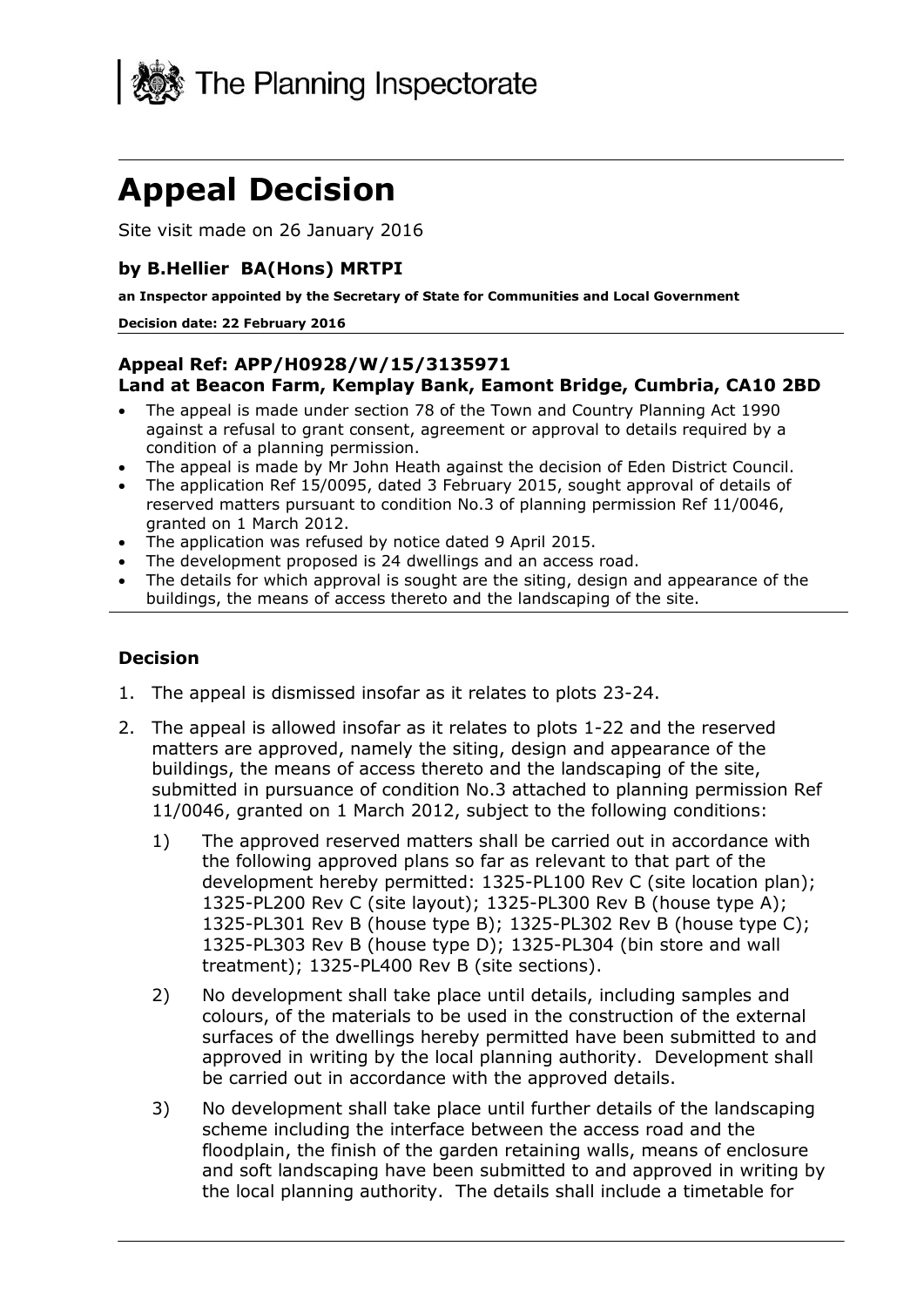implementation and the scheme shall be carried out as approved in accordance with the agreed timetable.

4) Trees on site shall be retained and protected and trees adjacent to the northern site boundary shall be protected during construction in accordance with the recommendations set out in the Lowther Arboricultural Survey, Arboricultural Implication Assessment and Tree Protection report dated April 2015.

# **Application for costs**

3. An application for costs was made by the appellant against the Council. This application is the subject of a separate Decision.

# **Procedural matters**

## *Background*

4. The development was first approved in outline in 2009 as an affordable housing scheme which was to have been undertaken by a housing association. Due to lack of funding the housing association pulled out. However the permission was renewed in 2012 with the granting of a further outline permission as set out in the header above. Both outline planning permissions were granted with a S106 agreement in place to ensure that the dwellings would be 100% affordable. The design of the estate road access onto Kemplay Bank is not a reserved matter, having been approved at the outline stage. A layout was approved in the 2009 but this was not part of the 2012 outline permission.

# *Reasons for refusal overcome*

- 5. There were four reasons for refusal. Two are no longer being pursued by the Council. The first of these relates to the lack of an adequate assessment of the impact of the development on the trees along the northern boundary. An arboricultural assessment has now been submitted which concludes that development would be outside the root protection area. A protective barrier should be maintained during the construction phase.
- 6. The second relates to the cross sections submitted with the application which showed the land to the south of the proposed access road being graded down into the paddock. This would result in a loss of floodplain in contravention of condition 11 of the outline permission. Revised cross sections have been submitted removing the fill within the floodplain.

# *Amended plans*

7. The appellant submitted amended plans with the appeal showing changes to the external appearance of the four house types and their distribution within the layout. The Council agrees that they are an improvement on the refused details. Taking them into account would not materially prejudice the interests of objectors or other parties. Consequently I have considered the proposal on the basis of the revised plans.

## **Main issues**

8. I consider the main issues are the effect of the siting, design and external appearance of the development on, firstly, the character and appearance of the area and, secondly, on nearby heritage assets.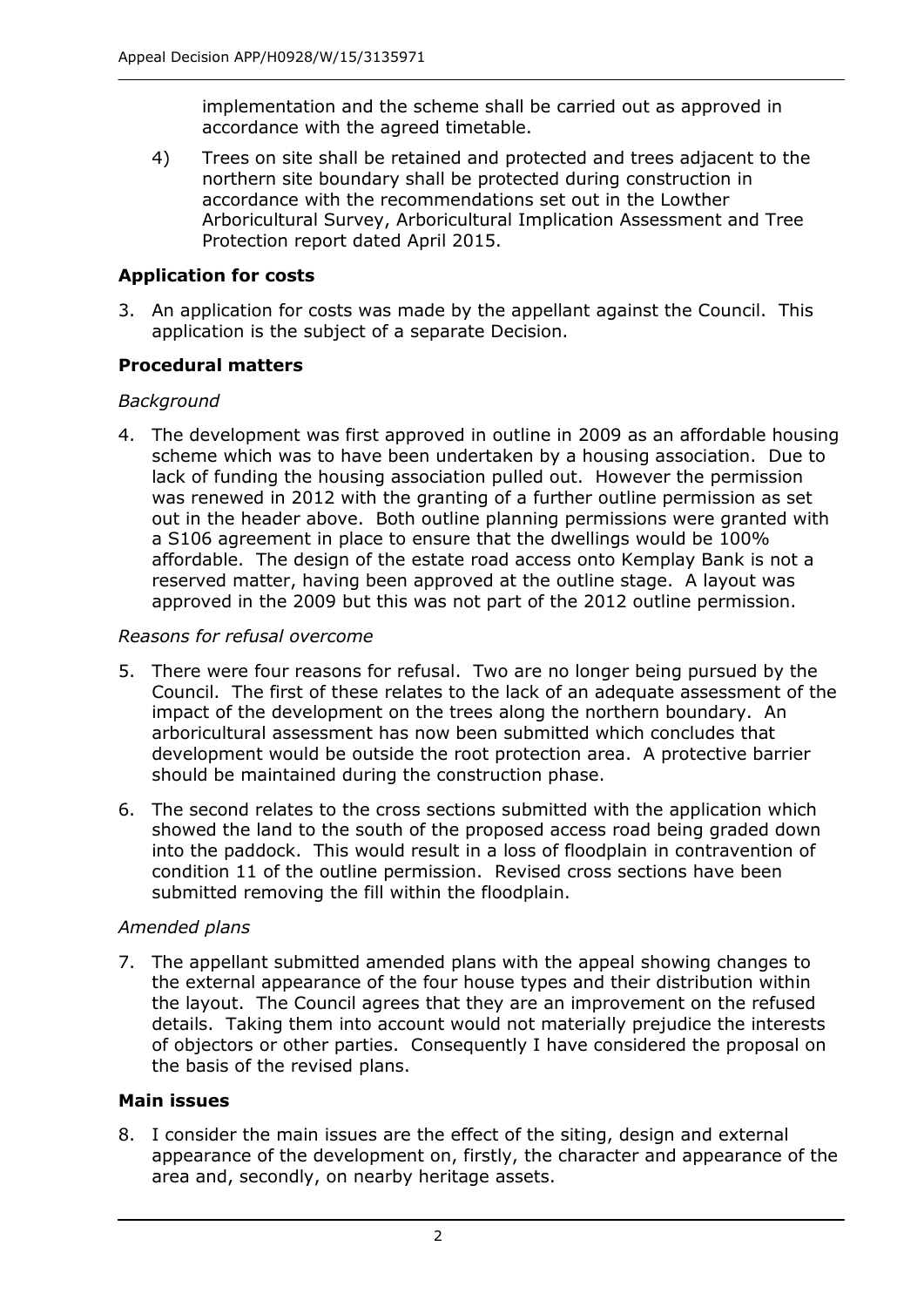## **Reasons**

## *Planning policy*

- 9. Policy CS18 of the Eden Core Strategy supports high quality design resulting in usable, durable and adaptable places which reflect local distinctiveness. Development proposals should, amongst other things, show an understanding of the built and natural environment, complementing and enhancing the area. They should also reflect the existing built context through the use of appropriate scale, mass, form, layout, high quality architectural design and use of materials.
- 10. The National Planning Policy Framework (NPPF) confirms that developments should establish a strong sense of place, using streetscapes and buildings to create attractive and comfortable places to live, work and visit. They should also be visually attractive as a result of good architecture and appropriate landscaping<sup>1</sup>.
- 11. Core Strategy Policy CS17 seeks to conserve and enhance listed buildings and their settings. This reflects the statutory duty in relation to listed buildings in Section 66(1) of the Planning (Listed Buildings and Conservation Areas) Act 1990 which states: *In considering whether to grant planning permission for development which affects a listed building or its setting, the local planning authority or, as the case may be, the Secretary of State shall have special regard to the desirability of preserving the building or its setting or any features of special architectural or historic interest which it possesses*.

#### *Character and appearance*

- 12. Eamont Bridge is a small village which has grown up around a road crossing of the River Eamont. The road is the A6, once the principal west coast route into Scotland, passing through Penrith just to the north. The M6 now takes most of the traffic but it remains an important local route. Much of the older part of the village lies within the floodplain. The appeal site is a strip of land, part fairly level and slightly above the main floodplain<sup>2</sup> and part a high, steep bank which appears to be an old river bluff.
- 13. The site is accessed from the A6 as is climbs north up Kemplay Bank out of the river plain. The estate road would drop down onto the lower part of the site and run for about 170m from east to west. Including the road the site has an average depth of some 35m. At the Kemplay Bank end there is a height gain within the site of 12m which reduces to about 5m at the western end where the site tapers to a depth of around 20m. At the back of the site, alongside but outside the boundary is a row of poplars. These trees and the upper parts of the bank form a backcloth to the village travelling along the A6 from the south. Immediately to the south of the site is a low lying paddock and beyond this is Skirsgill Lane where the properties are also low lying and subject to flooding.
- 14. Having regard to the slope and linear form of the site the original approved layout represents a logical way to develop the site. It has been repeated in the current proposal with all the dwellings sited on the north side of the access road facing across the paddock to the rear of properties on Skirsgill Lane some 70m away. Starting from the Kemplay Bank end there would be 7 pairs of

j <sup>1</sup> NPPF paragraph 58

<sup>&</sup>lt;sup>2</sup> Until December 2015 when it was flooded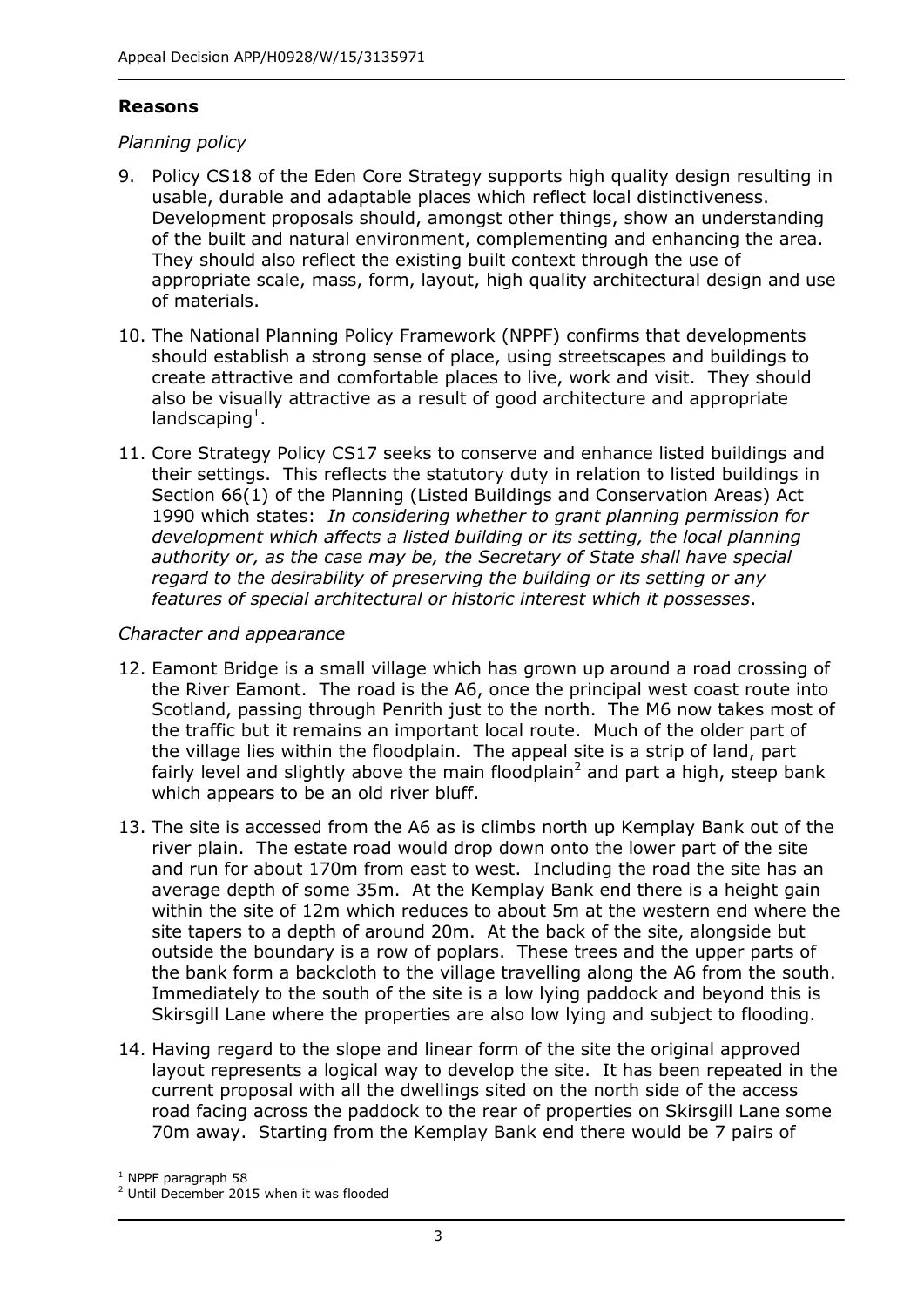three storey houses, 2 pairs of two storey houses, a turning head, a terrace of 4 two storey houses, and finally a further pair of three storey houses.

- 15. The three storey houses would be set against the rising land behind with the ridge height generally below the base of the line of poplar trees. In most views they will be seen as sympathetic to the village form, with roofs rising above the development on Skirsgill Lane but still contained by the trees and land form. The land rises less dramatically behind the two storey part of the development but it would still provide visual containment.
- 16. When seen at close quarters from Skirsgill Lane and Kemplay Bank the density and regular pattern of the semi-detached blocks would appear as a prominent and urban form of development. It would not be characteristic of the more organic streetscape and loose mix of building age and style in this part of the village. However, given that the principle of development its plot density is already established and given the linear form of the site, then I consider the proposal represents an acceptable design solution. In particular the three storey houses make good use of the site characteristics with ground floor garages built into the slope. The amended plans give improved vertical emphasis to the elevations and break up the horizontal form of the terrace block by varying the footprints of its two halves. Overall I find that the proposed siting, design and external appearance of the development would not cause unacceptable harm to the character and appearance of the surrounding area.
- 17. I have one reservation. The semi-detached block (Plots 23/24) at the western end of the site would have a restricted curtilage. It has very little private open space and has been situated forward of the general building line. The landform here does not require a three storey development and the remaining properties at this end of the development are two storey. I consider it would appear cramped and incongruous.

#### *Heritage assets*

- 18. The row of residential properties bordering the northern side of Skirsgill Lane includes four Grade II listed buildings. North Bank, Eamont Lodge and the adjoining No.2 Eamont Lodge, and the Welcome Inn and attached stable and barn are of interest for the quality of their domestic architecture and their positive contribution to the street scene.
- 19. North Bank is a nineteenth century single storey property with a square footprint and wings to either side. It is notable for its symmetry, hipped slate roof and, on its front elevation, a classical entrance flanked by three-bay arched mullioned windows. It is the last property on Skirsgill Lane and makes a fine entrance to the village. Behind it is a large converted barn which screens views of the appeal site from this western approach. To the rear there would perhaps be an oblique view of the western end of the proposed development but an adjoining bungalow also intervenes.
- 20. The other listed properties are nearer to the centre of the village and are built up to the footway edge giving form and enclosure to the street. Yet to the west there are modern houses and bungalows set back from the road often in individual plots which are unsympathetic to the scale and massing of the listed buildings. The Welcome Inn faces only into the village. The Eamont Lodge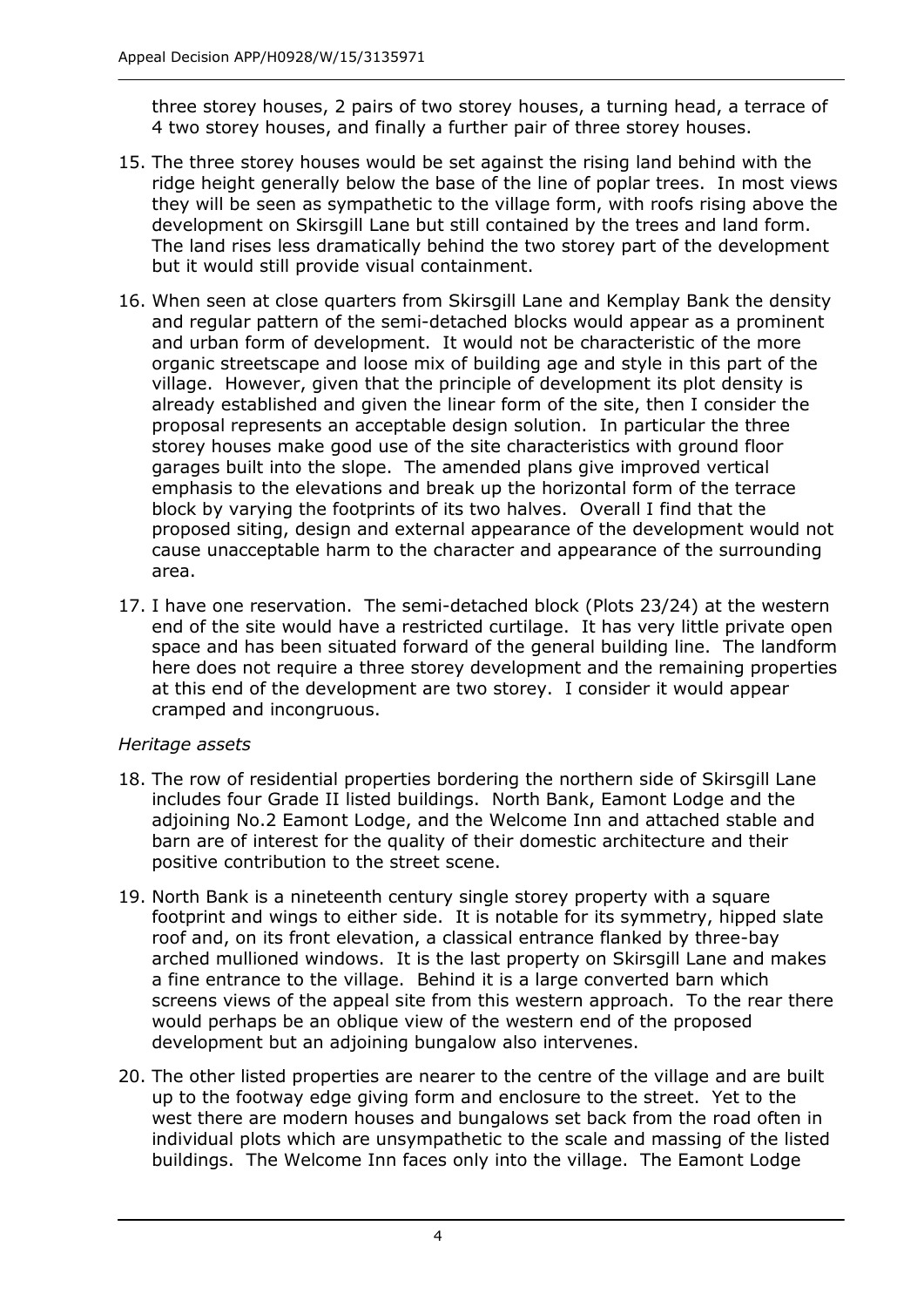properties overlook the paddock and appeal site to the rear. At present the view is of two large poorly maintained chicken sheds.

- 21. I am satisfied that the appeal site does not form part of the setting of North Bank or the Welcome Inn. The bank rising above the floodplain and the trees provide a pleasant backcloth to the Eamont Lodge properties. However, given that the principle of development has been established, my finding on character and appearance, and the very mixed quality of surrounding development, I find there would be no adverse effect on the setting of the listed Eamont Lodge properties arising from the current proposal.
- 22. In summary therefore I find that there would be no material harm to the heritage significance of the setting to any of the four nearby listed buildings.

#### *Conclusion on the main issue*

- 23. I conclude that in relation to Plots 1-22 the proposed siting, design and external appearance of the development would not have a significant adverse effect on either the character or appearance of the surrounding area or on nearby heritage assets. It would accord with the principles of good design set out in Core Strategy Policy CS18 and in the NPPF. In preserving the setting of heritage assets it would also satisfy Core Strategy Policy CS17 and the statutory duty set out above.
- 24. I conclude that in relation to Plots 23-24 the proposed siting, design and external appearance of the development would have a significant detrimental impact on the character and appearance of the surrounding area although I do not find harm to heritage assets.

## **Environment Agency**

- 25. The Environment Agency (EA) objects to the application on two main grounds: the infill of floodplain to the south of the access road; and the need for compensatory storage where floodplain is lost as a result of the development. The first of these matters forms the basis of one of the reasons for refusal and has now been addressed to the satisfaction of the Council (see paragraph 6 above). The second matter is the subject of condition 12 of the outline consent. It states: *No development shall be commenced until a scheme for the provision of floodplain storage has been provided. The scheme shall be in accordance with details submitted by Tweddle and Slater Ltd in support of this proposal*.
- 26. Recently the lower, flatter part of the appeal site flooded in December 2015 on an occasion when Eamont Bridge was flooded to an extent and depth greater than has ever been recorded. With the increase in the land now liable to flood the EA suggests that it may not be possible to arrive at a satisfactory compensatory floodplain storage scheme. The EA stresses that the preservation of the remaining floodplain is critical in helping to mitigate the risk of flooding to any new and existing properties.
- 27. I do not underestimate the importance of dealing with the concerns of the EA and the need to address Condition 12. Indeed the wording of the condition is clear that until it has been addressed development cannot commence. But it is not a reserved matter and Condition 12 is not before me in this appeal. The Council makes the point that any works necessary to satisfy Condition 12 may impact on the layout. They may do and there may be a need to reassess the